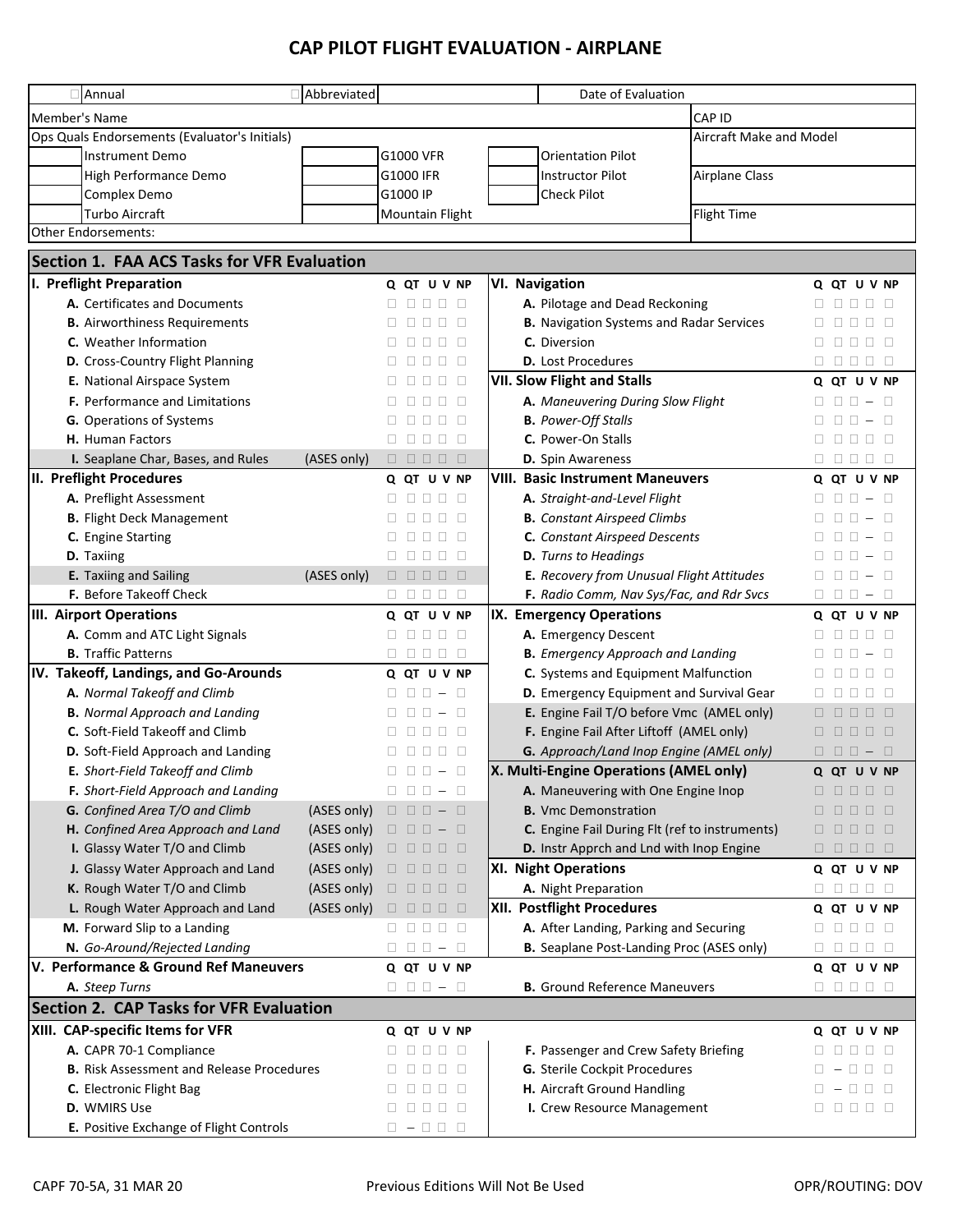## **CAP PILOT FLIGHT EVALUATION - AIRPLANE**

| Section 3. CAP G1000 VFR Endorsement                         |                                                                                                                                                                                                                                                                                                                                                                                                        |                                                 |                                                                                                 |
|--------------------------------------------------------------|--------------------------------------------------------------------------------------------------------------------------------------------------------------------------------------------------------------------------------------------------------------------------------------------------------------------------------------------------------------------------------------------------------|-------------------------------------------------|-------------------------------------------------------------------------------------------------|
| XIV. G1000 Endorsement                                       | Q QT U V NP                                                                                                                                                                                                                                                                                                                                                                                            |                                                 | Q QT U V NP                                                                                     |
| A. G1000 Electrical System                                   | $0 0 0 0 0 0$                                                                                                                                                                                                                                                                                                                                                                                          | G. User Waypoint Construction                   | 00000                                                                                           |
| <b>B.</b> G1000 KOEL                                         | $0 - 000$                                                                                                                                                                                                                                                                                                                                                                                              | H. PFD/MFD Failure                              | 00000                                                                                           |
| C. G1000 Systems Knowledge                                   | $0 - 0 0 0$                                                                                                                                                                                                                                                                                                                                                                                            | I. AHRS/ADC Failure                             | $\Box - \Box \Box \Box$                                                                         |
| <b>D.</b> PFD Features and Functions                         | $\Box - \Box \Box \Box$                                                                                                                                                                                                                                                                                                                                                                                | J. Autopilot Limitations                        | $\Box - \Box \Box \Box$                                                                         |
| <b>E.</b> MFD Features and Functions                         | $0 - 000$                                                                                                                                                                                                                                                                                                                                                                                              | K. Autopilot Mode Awareness                     | 00000                                                                                           |
| F. Flight Plan Construction                                  | 00000                                                                                                                                                                                                                                                                                                                                                                                                  | L. Autopilot or Electric Trim Failure           | $\Box - \Box - \Box$                                                                            |
| Section 4. FAA ACS Tasks for CAP Instrument Demo Endorsement |                                                                                                                                                                                                                                                                                                                                                                                                        |                                                 |                                                                                                 |
| <b>XV. IFR Procedures</b>                                    | Q QT U V NP                                                                                                                                                                                                                                                                                                                                                                                            | (only one approach is required)                 | Q QT U V NP                                                                                     |
| A. Preflight Preparation                                     | $0 0 0 - 0$                                                                                                                                                                                                                                                                                                                                                                                            | E. Precision Approach                           | 00000                                                                                           |
| <b>B.</b> ATC Clearance and Traffic Procedures               |                                                                                                                                                                                                                                                                                                                                                                                                        | F. Non-Precision Approach                       | 8888                                                                                            |
| C. Holding Procedures                                        | $0 0 0 - 0$                                                                                                                                                                                                                                                                                                                                                                                            | G. Circling Approach (verbal at a minimum)      | 8 8 8 8 8                                                                                       |
| D. Intercept/Tracking Courses                                | $0 0 0 - 0$                                                                                                                                                                                                                                                                                                                                                                                            | H. Missed Approach                              | 00000                                                                                           |
| <b>Section 5. CAP G1000 IFR Endorsement</b>                  |                                                                                                                                                                                                                                                                                                                                                                                                        |                                                 |                                                                                                 |
| XVI. CAP G1000 Instrument Tasks                              | Q QT U V NP                                                                                                                                                                                                                                                                                                                                                                                            |                                                 | Q QT U V NP                                                                                     |
| A. Autopilot Instrument Procedures                           | $0 - 000$                                                                                                                                                                                                                                                                                                                                                                                              | <b>B.</b> WAAS and RAIM                         | $0 - 000$                                                                                       |
| <b>Section 6. CAP Mountain Flying Endorsement</b>            |                                                                                                                                                                                                                                                                                                                                                                                                        |                                                 |                                                                                                 |
| XVII. Preflight                                              | Q QT U V NP                                                                                                                                                                                                                                                                                                                                                                                            | XVIII. Inflight                                 | Q QT U V NP                                                                                     |
| A. Wind Direction and Turbulence Zones                       | $\Box - \Box \Box \Box$                                                                                                                                                                                                                                                                                                                                                                                | A. Identify Approach Tactics                    | $\Box - \Box \Box \Box$                                                                         |
| <b>B.</b> Flight Information                                 | 00000                                                                                                                                                                                                                                                                                                                                                                                                  | <b>B.</b> ID Areas of Turbulence and Downdrafts | $\Box - \Box \Box \Box$                                                                         |
| C. Flight Limitations                                        | $\Box - \Box \Box$                                                                                                                                                                                                                                                                                                                                                                                     | C. Canyon Flying                                | $\Box - \Box \Box \Box$                                                                         |
| <b>Section 7. CAP Turbo Aircraft Endorsement</b>             |                                                                                                                                                                                                                                                                                                                                                                                                        |                                                 |                                                                                                 |
| XIX. Preflight                                               | Q QT U V NP                                                                                                                                                                                                                                                                                                                                                                                            | XX. Inflight                                    | Q QT U V NP                                                                                     |
| A. System Knowledge                                          | $0 0 0 0 0 0$                                                                                                                                                                                                                                                                                                                                                                                          | A. Run-up and Takeoff                           | $\Box - \Box \Box \Box$                                                                         |
| <b>B.</b> Safety Procedures                                  | $0 - 000$                                                                                                                                                                                                                                                                                                                                                                                              | <b>B.</b> Cruise                                | $\Box - \Box \Box \Box$                                                                         |
|                                                              |                                                                                                                                                                                                                                                                                                                                                                                                        | C. Descent and Landing                          | $\begin{array}{cccccccccccccc} \square & - & \square & \square & \square & \square \end{array}$ |
| <b>Section 8. CAP Orientation Pilot Endorsement</b>          |                                                                                                                                                                                                                                                                                                                                                                                                        |                                                 |                                                                                                 |
| <b>XXI. Orientation Pilot</b>                                | Q QT U V NP                                                                                                                                                                                                                                                                                                                                                                                            |                                                 | Q QT U V NP                                                                                     |
| A. Adherence to CAPP 60-40                                   | 00000                                                                                                                                                                                                                                                                                                                                                                                                  | C. Knowledge of AF(J)ROTC Program/Oplan         | 00000                                                                                           |
| <b>B.</b> Demonstrate Syllabus Maneuvers/Items               | $0 0 0 - 0$                                                                                                                                                                                                                                                                                                                                                                                            | D. Risk Management for Orientation Flights      | $\Box - \Box \Box \Box$                                                                         |
| Section 9. CAP Instructor Pilot and Check Pilot Endorsements |                                                                                                                                                                                                                                                                                                                                                                                                        |                                                 |                                                                                                 |
| XXII. Instructor Pilot Endorsement                           | Q QT U V NP                                                                                                                                                                                                                                                                                                                                                                                            | XXIII. Check Pilot Endorsement                  | Q QT U V NP                                                                                     |
| A. Application of FAA ACS                                    | $\begin{array}{cccccccccccccc} \Box & \Box & \Box & \Box & \Box & \Box \end{array}$                                                                                                                                                                                                                                                                                                                    | A. Risk Management for Evaluations              | $\begin{array}{cccccccccccccc} \square & - & \square & \square & \square & \square \end{array}$ |
| B. Application of CAPP 72-6 Evaluation Criteria              | $\begin{array}{c} \square \quad \square \quad \square \quad \square \quad \square \end{array}$                                                                                                                                                                                                                                                                                                         | <b>B.</b> Evaluation Plan of Action             | $\begin{array}{c c c c c} \Box & \Box & \Box & \Box & \Box \end{array}$                         |
| C. Brief instructional scenario                              | $\begin{array}{c c c c c c} \hline \rule{0pt}{16pt} \rule{0pt}{2pt} \rule{0pt}{2pt} \rule{0pt}{2pt} \rule{0pt}{2pt} \rule{0pt}{2pt} \rule{0pt}{2pt} \rule{0pt}{2pt} \rule{0pt}{2pt} \rule{0pt}{2pt} \rule{0pt}{2pt} \rule{0pt}{2pt} \rule{0pt}{2pt} \rule{0pt}{2pt} \rule{0pt}{2pt} \rule{0pt}{2pt} \rule{0pt}{2pt} \rule{0pt}{2pt} \rule{0pt}{2pt} \rule{0pt}{2pt} \rule{0pt}{2pt} \rule{0pt}{2pt} \$ | C. Evaluate the left seat check pilot           |                                                                                                 |
| D. Demonstrate an instructional scenario for                 | $0 0 0 - 0$                                                                                                                                                                                                                                                                                                                                                                                            | flying one inflight maneuver                    |                                                                                                 |
| the briefed maneuver                                         |                                                                                                                                                                                                                                                                                                                                                                                                        | and one landing                                 |                                                                                                 |
| Section 10. CAP G1000 IP Endorsement                         |                                                                                                                                                                                                                                                                                                                                                                                                        |                                                 |                                                                                                 |
| XXIV. CAP G1000 Instructor Tasks                             | Q QT U V NP                                                                                                                                                                                                                                                                                                                                                                                            |                                                 | Q QT U V NP                                                                                     |
| A. Teaching Flight Management Skills                         | $\begin{array}{c c c c c c} \Box & \Box & \Box & \Box & \Box \end{array}$                                                                                                                                                                                                                                                                                                                              | <b>B.</b> Failure Simulation                    | $\begin{array}{c} \square \quad \square \quad \square \quad \square \quad \square \end{array}$  |

**(Continued on following page)**